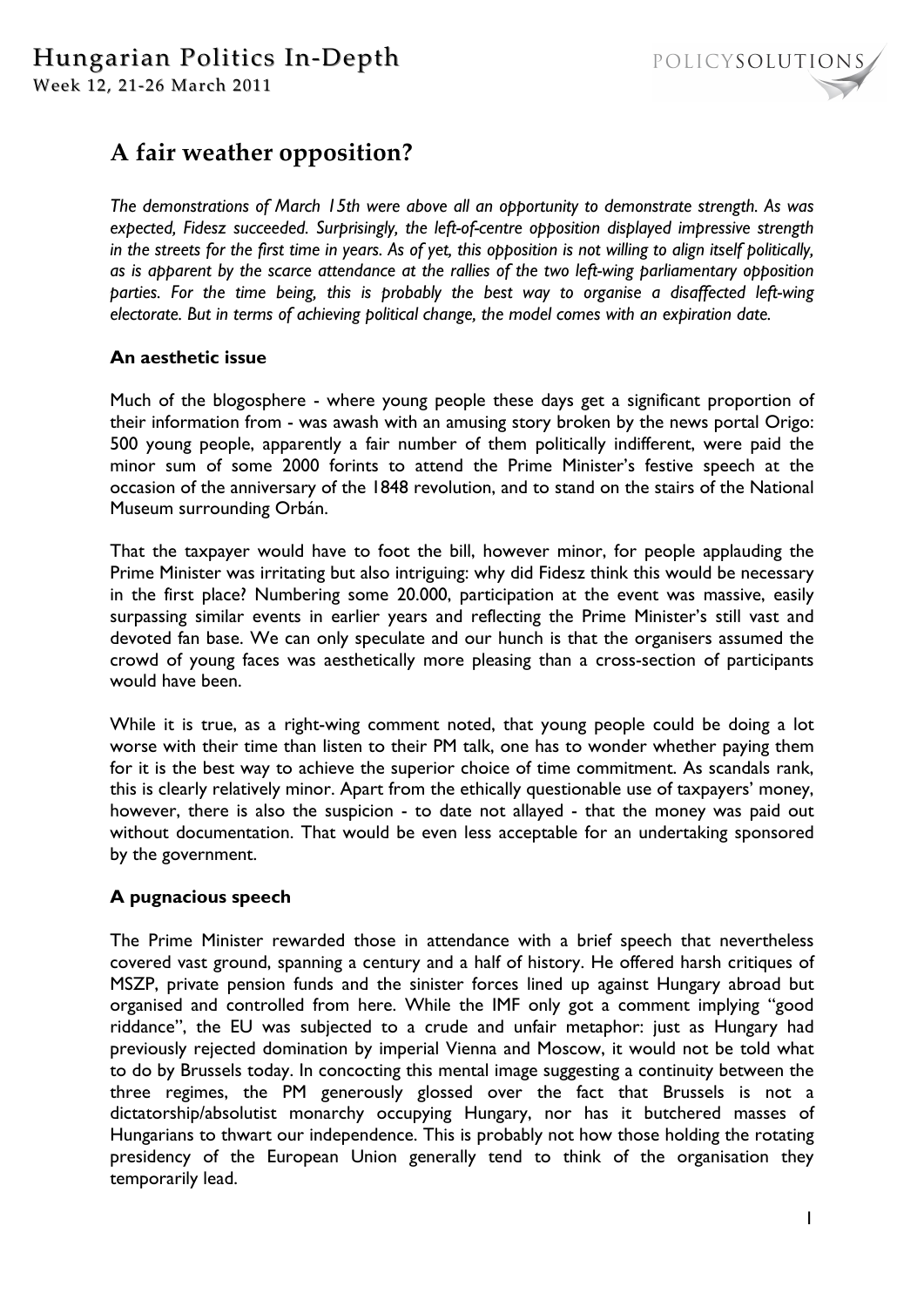POLICYSOLUTIONS

The PM, however, was once again most concerned about the domestic audience and, above all his speech was a piece of electioneering. He used the festive occasion to tear into the Socialist Party, tying it to foreign powers and reminding the audience of the indisputable link between the left-wing opposition and the dictatorship.

Orbán also continues to reinforce the notion of the lost two decades in a twilight zone of transition, which had failed to fulfil its promise and left everything "unfinished". The core of Orbán's aspiration, of the "revolution in the voting booth", the new constitution and many other acts large and small is not only or even primarily to establish Fidesz as a "central power" and to cement its ruling position for the next 15-20 years; it is to lay the foundation to a whole new era and Orbán does not miss a single opportunity to buttress this concept rhetorically.

## **The left-wing opposition**

Whether or not Orbán can realise his goals will to a significant degree depend on whether a strong opposition will be able to rise up to him and challenge him in the near future. Incidentally, 15th March was not only a demonstration of strength for Orbán, but also the first time that the hitherto weak and ineffectual opposition - or at least parts of it - was able to rouse some masses.

MSZP drew a crowd that according to Népszabadság's estimates was even slightly smaller than last year's, which is fairly disappointing for the largest opposition party that seeks to solidify its position as the main challenger to Fidesz. After months of government blunders and few convincing successes to show for it, the Socialists should ideally be able to mobilise more people – that is if the resentment towards the party were on the decline.

Party Chairman Attila Mesterházy also gave a combative speech. His choice of words was similarly radical as Orbán's: he spoke of a constitutional coup d'etat that Fidesz was conducting. This was a harsh attack, but like Orbán's it contained nothing new: the Socialists have been saying this for months now, to little avail in terms of persuading the public. The leader of the PES group in the European Parliament, Martin Schultz helped fire up the crowd, but he was not the most prominent foreign guest in Budapest that day and he, too, could not help disguise the fact that for now MSZP is not the locus of the anti-Fidesz opposition.

If MSZP lacked vitality, LMP was disappointing: at the geographical centre of its support it drew only a tiny crowd. LMP may continue to seek solace in the notion that it can mobilise when it matters – during elections – but while this may work for a party that ekes out an existence near the five percent threshold necessary to enter parliament, it won't do for a party that aspires to more.

#### **Where has all the opposition gone?**

What is especially bitter for the parliamentary opposition is that its own weakness stands in stark contrast with the civic sphere's capability to attract a resurgent anti-government sentiment in what was the greatest left-of-centre demonstration in years. Tuesday's